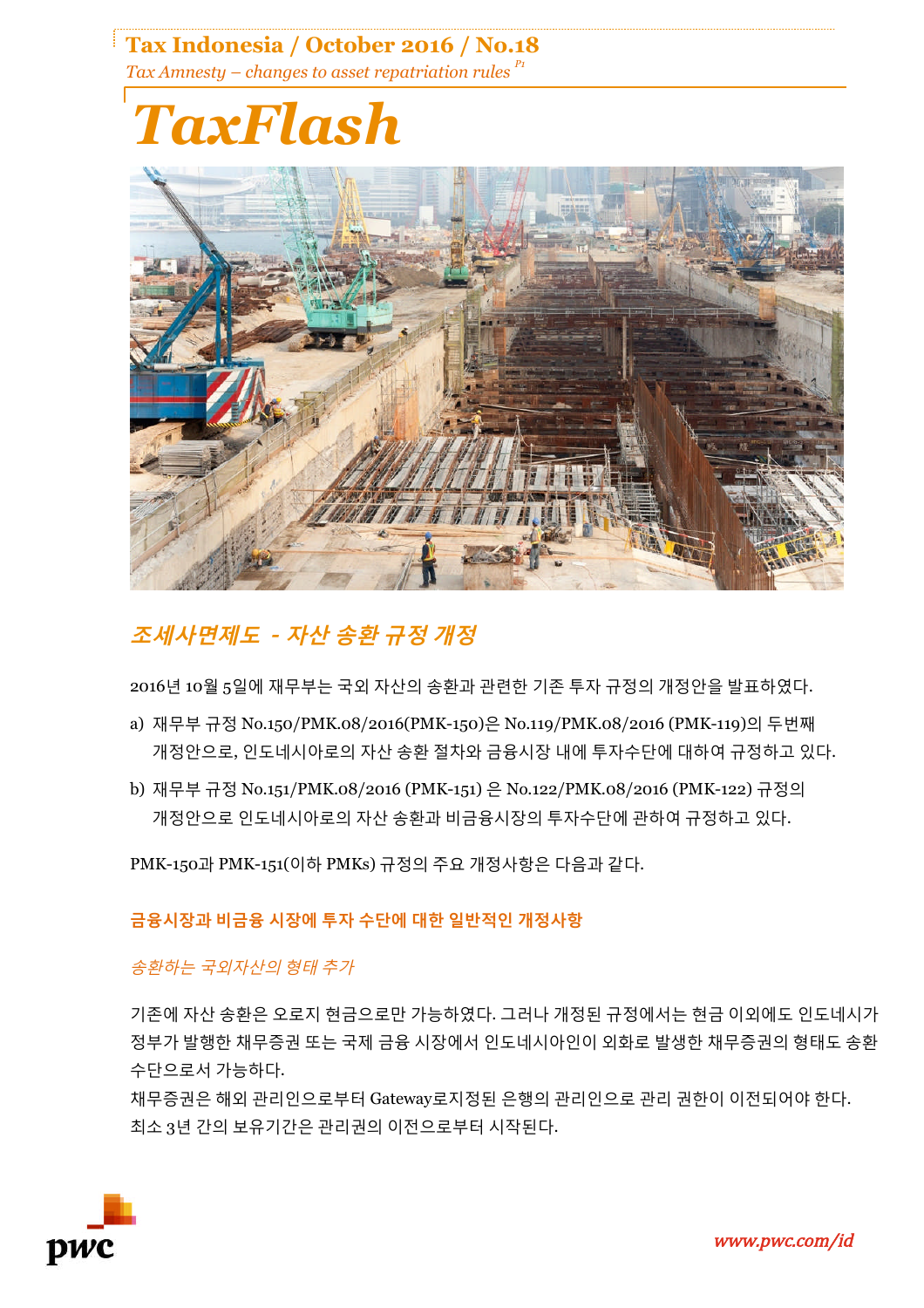### 점진적인 현금 이전

PMKs에서는 현금 이전이 점진적으로 가능하며, 조세사면제도 법률상 하기의 기한까지는 송환이 완료되어야 한다: a) 2016년 12월 31일 – 2% 또는 3%의 보석금율 적용받는 납세자

b) 2016년 3월 31일 – 5%의 보석금율을 사용하는 납세자

현금을 점진적으로 송환하는 경우에는 3년의 필수 보유 기간은 이전이 완전히 완료된 시점부터 계상된다.

*2015*년 *12*월 *31*일 이후에 인도네시아로 송환된 현금의 처리

2015년 12월 31일 이후 인도네시아로 송환된 현금은 이전일자에 따라 하기와 같이 다르게 처리된다.

- a) 2015년 12월 31일 이후 및 2016년 6월 30일 이전에 현금이 송환된 경우, 동 현금은 국내 자산 또는 국외 자산이 송환된 것으로 간주된다. 기존에 납세자가 동 현금을 국외 자산으로 신고하여 조세사면제도 승인서(SKPP)를 받은 경우에는 납세자는 SKPP의 수정 신청서를 DGT에 제출함으로써 동 현금을 국내 자산으로 처리되도록 선택할 수 있다. 이러한 수정신고 절차는 추후에 DGT규정으로 발표될 예정이다.
- b) 2016년 7월 1일 이후에 현금이 송환된 경우, 동 현금은 송환된 국외자산으로 간주되며, 반드시 투자 목록에 투자되어야 한다.

#### 기타

송환된 자산으로 부터 발생하는 투자 이익은 언제든지 회수할 수 있다(기존에는 연간 1회의 회수만 승인되었음). 투자 이익은 각각의 투자 유형별로 투자수익에서 투자비용을 차감하여 계산된다.

투자한 상품이 Gateway 은행에서 차입 담보로 사용되는 경우에, 은행은 납세자가 채무불이행 상태가 되는 경우에는 동 자산을 청산할 수 있다.

#### **비금융시장에서의 투자 수단을 위한 규정 변경**

PMK-151은 정부가 권장하는 실물 분야에 대한 투자와 인도네시아 내에서 회사에 직접 투자하는 경우에는 반드시 Limited Liability Company(Perseroan Terbatas, PT)에 자본의 형태로 투자하도록 규정하고 있다. 이러한 자본 투자에서 전입된 자금은 회사의 정책에 따라 PT회사의 경영진이 사용할 수 있다.